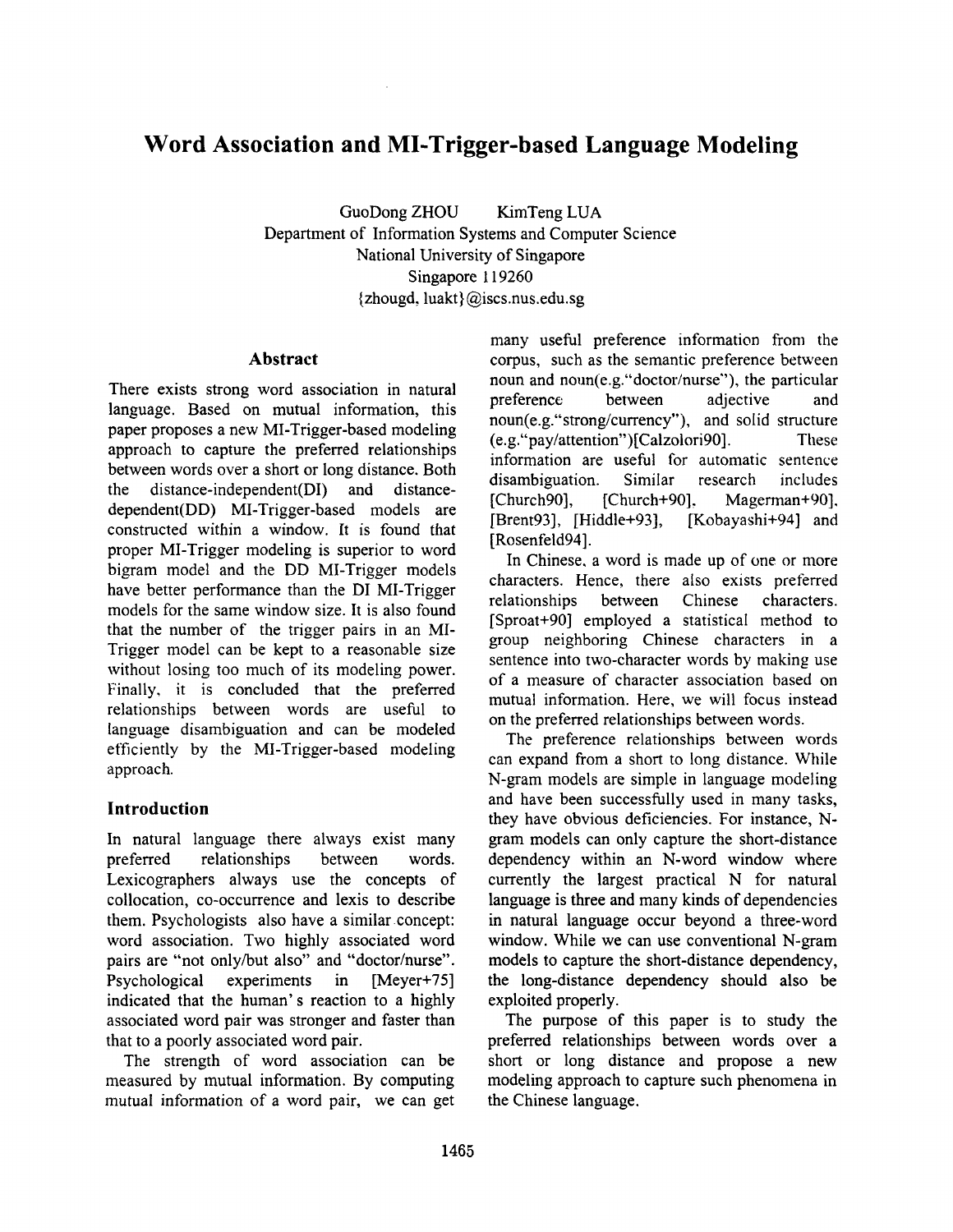This paper is organized as follows: Section 1 defines the concept of trigger pair. The criteria of selecting a trigger pair are described in Section 2 while Section 3 describes how to measure the strength of a trigger pair. Section 4 describes trigger-based language modeling. Section 5 gives one of its applications: PINYIN-to-Character Conversion. Finally, a conclusion is given.

# **1 Concept of Trigger Pair**

Based on the above description, we decide to use the trigger pair[Rosenfeld94] as the basic concept for extracting the word association information of an associated word pair. If a word  $\vec{A}$  is highly associated with another word B, then  $(A \rightarrow B)$ is considered a "trigger pair", with  $A$  being the trigger and  $\hat{B}$  the triggered word. When  $\hat{A}$ occurs in the document, it triggers  $B$ , causing its probability estimate to change.  $A$  and  $B$  can be also extended to word sequences. For simplicity. here we will concentrate on the trigger relationships between single words although the ideas can be extended to longer word sequences.

How to build a trigger-based language model? There remain two problems to be solved: 1) how to select a trigger pair? 2) how to measure a trigger pair'?

We will discuss them separately in the next two sections.

# **2 Selecting Trigger Pair**

Even if we can restrict our attention to the trigger pair  $(A, B)$  where A and B are both single words, the number of such pairs is too large. Therefore, selecting a reasonable number of the most powerful trigger pairs is important to a triggerbased language model.

#### **2.1 Window Size**

The most obvious way to control the number of the trigger pairs is to restrict the window size, which is the maximum distance between the trigger pair. In order to decide on a reasonable window size, we must know how much the distance between the two words in the trigger pair affects the word probabilities.

Therefore, we construct the long-distance Word Bigram(WB) models for distance-

 $d = 1, 2, \ldots, 100$ . The distance-100 is used as a control, since we expect no significant information after that distance. We compute the conditional perplexity[Shannon5 l] for each longdistance WB model.

Conditional perplexity is a measure of the average number of possible choices there are for a conditional distribution. The conditional perplexity of a conditional distribution with conditional entropy  $H(Y|X)$  is defined to be  $2^{H(Y|X)}$ . Conditional Entropy is the entropy of a conditional distribution. Given two random variables  $X$  and  $Y$ , a conditional probability mass function  $P_{Y|X}(y|x)$ , and a marginal probability mass function  $P_Y(y)$ , the conditional entropy of Y given  $X$ ,  $H(Y|X)$  is defined as:

$$
H(Y|X) = -\sum_{x \in X} \sum_{y \in Y} P_{X,Y}(x, y) \log_2 P_{Y|X}(y|x)
$$
 (1)

For a large enough corpus, the conditional perplexity is usually an indication of the amount of information conveyed by the model: the lower the conditional perplexity, the more imbrmation it conveys and thus a better model. This is because the model captures as much as it can of that information, and whatever uncertainty remains shows up in the conditional perplexity. Here, the training corpus is the XinHua corpus, which has about 57M(million) characters or 29M words.

From Table 1 we find that the conditional perplexity is lowest for  $d = 1$ , and it increases significantly as we move through  $d = 2, 3, 4, 5$ and 6. For  $d = 7, 8, 9, 10, 11$ , the conditional perplexity increases slightly. We conclude that significant information exists only in the last 6 words of the history. However, in this paper we restrict maximum window size to 10.

| Distance | Perplexity | Distance | Perplexity |
|----------|------------|----------|------------|
|          | 230        |          | 1479       |
|          | 575        |          | 1531       |
|          | 966        |          | 1580       |
|          | 1157       | 10       | 1599       |
|          | 1307       |          | 1611       |
|          | 1410       | 100      | 1674       |

Table 1: Conditional perplexities of the longdistance WB models for different distances

# **2.2 Selecting Trigger Pair**

Given a window, we define two events: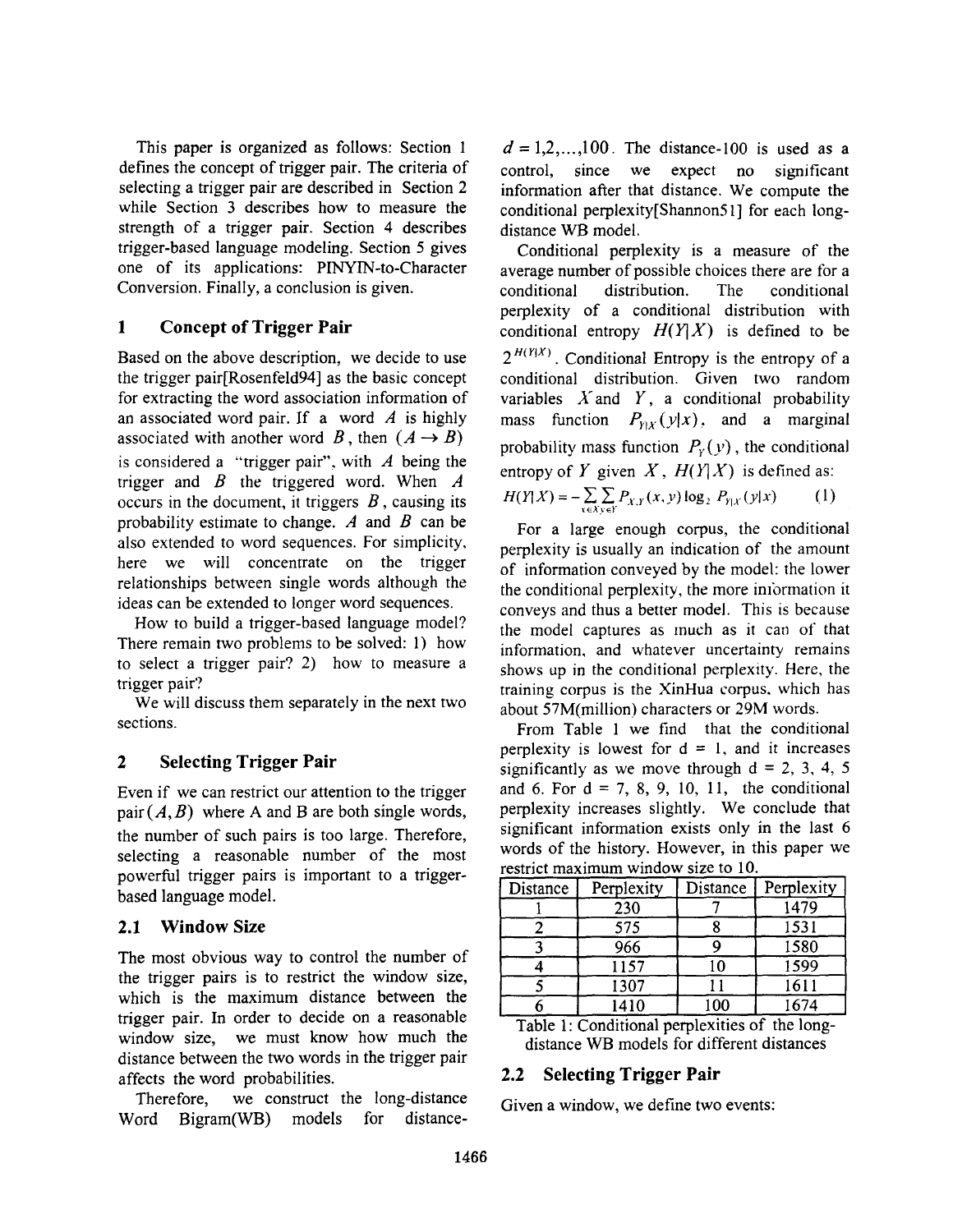$w : \{w \text{ is the next word }\}$ 

 $w_o$ : { $w_o$  occurs somewhere in the window}

Considering a particular trigger  $(A \rightarrow B)$ , we are interested in the correlation between the two events  $A_0$  and  $B$ .

A simple way to assess the significance of the correlation between the two events  $A_{\rho}$  and  $B$  in the trigger  $(A \rightarrow B)$  is to measure their cross product ratio(CPR). One often used measure is the logarithmic measure of that quality, which has units of bits and is defined as:

$$
\log CPR(A_o, B) = \log \frac{P(A_o, B)P(\overline{A_o}, \overline{B})}{P(A_o, \overline{B})P(\overline{A_o}, \overline{B})}
$$
(2)

where  $P(X_0, Y)$  is the probability of a word pair  $(X_{\alpha}, Y)$  occurring in the window.

Although the cross product ratio measure is simple, it is not enough in determining the utility of a proposed trigger pair. Consider a highly correlated pair consisting of two rare words (树梢→白皑皑), and compare it to a less well correlated, but more common pair (医生→护士). An occurrence of the word "树梢"(tail of tree) provides more information about the word "白皑皑"(pure white) than an occurrence of the word " $E \not\equiv$ "(doctor) about the word " $#±$ "(nurse). Nevertheless, since the word " $E#$ " is likely to be much more common in the test data, its average utility may be much higher. If we can afford to incorporate only one of the two pairs into our trigger-based model, the trigger pair( $(E \nleftrightarrow \vec{p} \nleftrightarrow)$  may be preferable.

Therefore, an alternative measure of the expected benefit provided by  $A<sub>o</sub>$  in predicting  $B$ is the average mutual information(AMI) between the two:

$$
AMI(A_o; B) = P(A_o, B) \log \frac{P(A_o, B)}{P(A_o)P(B)}
$$
  
+  $P(A_o, B) \log \frac{P(A_o, B)}{P(A_o)P(B)}$   
+  $P(\overline{A_o}, B) \log \frac{P(\overline{A_o}, B)}{P(\overline{A_o})P(B)}$   
+  $P(\overline{A_o}, B) \log \frac{P(\overline{A_o}, B)}{P(\overline{A_o})P(B)}$  (3)

Obviously, Equation 3 takes the joint probability into consideration. We use this

equation to select the trigger pairs. In related works, [Rosenfeld94] used this equation and [Church+90] used a variant of the first term to automatically identify the associated word pairs.

#### **3 Measuring Trigger Pair**

Considering a trigger pair  $(A_n \rightarrow B)$  selected by average mutual information  $AMI(A<sub>a</sub>; B)$  as shown in Equation 3, mutual information  $MI(A_i; B)$  reflects the degree of preference relationship between the two words in the trigger pair, which can be computed as follows:

$$
MI(A_o; B) = \log \frac{P(A_o, B)}{P(A_o) \cdot P(B)}
$$
(4)

where  $P(X)$  is the probability of the word X occurred in the corpus and  $P(A, B)$  is the probability of the word pair $(A, B)$  occurred in the window.

Several properties of mutual information are apparent:

•  $MI(A_{\alpha};B)$  is deferent from  $MI(B_{\alpha};A)$ , i.e. mutual information is ordering dependent.

• If  $A_{\sigma}$  and  $B$  are independent, then  $MI(A; B) = 0$ .

In the above equations, the mutual information  $MI(A_a; B)$  reflects the change of the *information content* when the two words  $A_n$  and  $B$  are correlated. This is to say, the higher the value of  $MI(A_o; B)$ , the stronger affinity the words  $A<sub>o</sub>$  and  $B$  have. Therefore, we use mutual information to measure the preference relationship degree of a trigger pair.

#### **5 MI-Trigger-based Modeling**

As discussed above, we can restrict the number of the trigger pairs using a reasonable window size, select the trigger pairs using average mutual information and then measure the trigger pairs using mutual information. In this section, we will describe in greater detail about how to build a trigger-based model. As the triggers are mainly determined by mutual information, we call them MI-Triggers. To build a concrete MI-Trigger model, two factors have to be considered.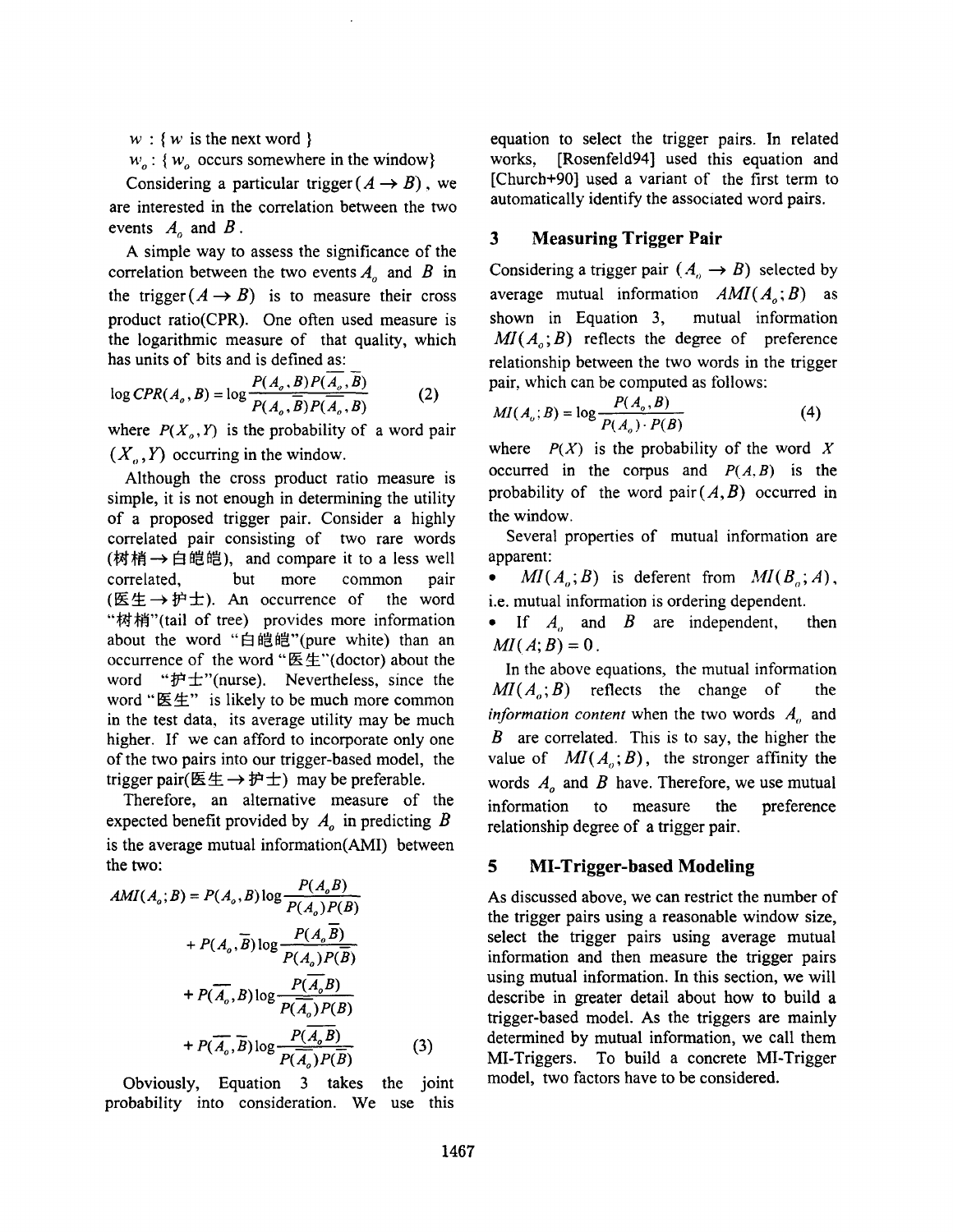Obviously one is the window size. As we have restricted the maximum window size to 10, we will experiment on 10 different window sizes( $ws = 1, 2, ..., 10$ ).

Another one is whether to measure an MI-Trigger in a distance-independent(DI) or distancedependent(DD) way. While a DI MI-Trigger model is simple, a DD MI-Trigger model has the potential of modeling the word association better and is expected to have better performance because many of the trigger pairs are distancedependent. We have studied this issue using the XinHua corpus of 29M words by creating an index file that contains. For every word, a record of all of its occurrences with distance-dependent co-occurrence statistics. Some examples are shown in Table 2, which shows that "越/越"("the more/the more") has the highest correlation when the distance is 2, that "不但 / 而且"("not only/but also") has the highest correlation when the distances are 3, 4 and 5, and that " $E \not\equiv \angle \mathbf{r} \not\equiv$  "("doctor/nurse") has the highest correlation when the distances are 1 and 2. After manually browsing hundreds of the trigger pairs, we draw following conclusions:

Different trigger pairs display different behaviors.

. Behaviors of trigger pairs are distancedependent and should be measured in a distancedependent way.

Most of the potential of triggers is concentrated on high-frequency words. (医生→护士) is indeed more useful than (树梢→白皑皑)

| <b>1999</b><br>Distance | 越/越             | 不但/而且 | 医生/护士 |
|-------------------------|-----------------|-------|-------|
|                         |                 |       | 24    |
| 2                       | 3848            |       | 15    |
|                         | $\overline{72}$ | 24    |       |
|                         | 65              | 18    |       |
|                         | $\overline{45}$ | 14    |       |
| 6                       | $\overline{45}$ |       |       |
|                         | $\overline{40}$ | 2     |       |
| Ջ                       | $\overline{23}$ |       |       |
| Q                       |                 | 2     |       |
| l0                      |                 |       |       |

Table 2: The occurrence frequency of word pairs as a function of distance

To compare the effects of the above two factors, 20 MI-trigger models(in which DI and DD MI-Trigger models with a window size of 1 are same) are built. Each model differs in different window sizes, and whether the evaluation is done in the DI or DD way. Moreover, for ease of comparison, each MI-Trigger model includes the same number of the best trigger pairs. In our experiments, only the best 1M trigger pairs are included. Experiments to determine the effects of different numbers of the trigger pairs in a trigger-based model will be conducted in Section 5.

For simplicity, we represent a trigger pair as *XX-ws-MI-Trigger,* and call a trigger-based model as the XX-ws-MI-Trigger model, while XX represents DI or DD and ws represents the window size. For example, the DD-6-MI-Trigger model represents a distance-dependent MI-Trigger-based model with a window size of 6.

All the models are built on the XinHua corpus of 29M words. Let's take the DD-6-MI-Trigger model as a example. We filter about  $28 \times 28 \times 6$ M(with six different distances and with about 28000 Chinese words in the lexicon) possible DD word pairs. As a first step, only word pairs that co-occur at least 3 times are kept. This results in 5.7M word pairs. Then selected by average mutual information, the best IM word pairs are kept as trigger pairs. Finally, the best 1M MI-Trigger pairs are measured by mutual information. In this way, we build a DD-6-MI-Trigger model which includes the best 1M trigger pairs.

Since the MI-Trigger-based models measure the trigger pairs using mutual information which only reflects the change of information content when the two words in the trigger pair are correlated, a word unigram model is combined with them. Given  $S = w_1w_2...w_n$ , we can estimate the logarithmic probability  $log P(S)$ . For a DI- *ws* MI-Trigger-based model,  $\log P(S) = \sum_{i=1}^{n} \log P(w_i)$  $+\sum_{i=n}^{2} \sum_{j=i-1}^{\max(1,i-ws)} DI-ws-MI-Trigger(w_j \to w_i)$  (5) and for a DD-ws-MI-Trigger-based model,

$$
\log P(S) = \sum_{i=1}^{n} \log P(w_i)
$$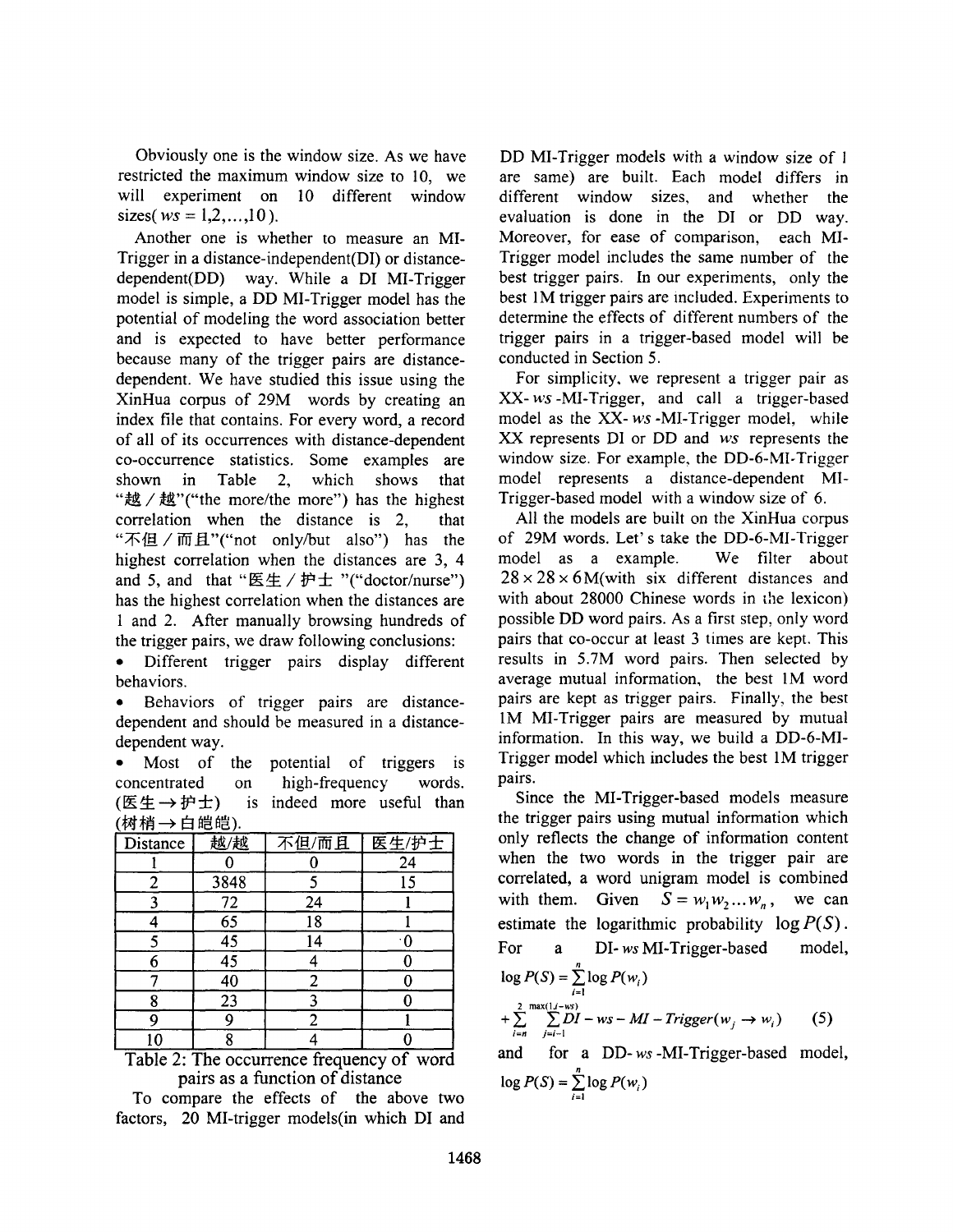$$
+\sum_{i=n}^{2}\sum_{j=i-1}^{\max(1,j-ws)}DD-ws-Ml-Trigger(w_j\rightarrow w_i,i-j+1)
$$
 (6)

where *ws* is the windows size and  $i - j + 1$  is the distance between the words  $w_i$  and  $w_i$ . The first item in each of Equation 5 and 6 is the logarithmic probability of  $S$  using a word unigram model and the second one is the value contributed to the MI-Trigger pairs in the MI-Trigger model.

In order to measure the efficiency of the MI-Trigger-based models, the conditional perplexities of the 20 different models (each has 1M trigger pairs) are computed from the XinHua corpus of 29M words and are shown in Table 3.

| Window      | Distance -  | Distance - |
|-------------|-------------|------------|
| <b>Size</b> | Independent | Dependent  |
|             | 301         | 301        |
| 2           | 288         | 259        |
| 3           | 280         | 238        |
|             | 272         | 221        |
| 5           | 267         | 210        |
|             | 262         | 201        |
|             | 270         | 216        |
| 8           | 275         | 227        |
| Q           | 282         | 241        |
| 10          | 287         | 252        |

Table 3: The conditional perplexities of the 20 different MI-Trigger models

# 5 PINYIN-to-Charaeter **Conversion**

As an application of the MI-Trigger-based modeling, a PINYIN-to-Character Conversion (PYCC) system is constructed. In fact, PYCC has been one of the basic problems in Chinese processing and the subjects of many researchers in the last decade. Current approaches include:

The longest word preference algorithm [Chen+87] with some usage learning methods [Sakai+93]. This approach is easy to implement, but the hitting accuracy is limited to 92% even with large word dictionaries.

• The rule-based approach [Hsieh+89] [Hsu94]. This approach is able to solve the related lexical ambiguity problem efficiently and the hitting accuracy can be enhanced to 96%.

The statistical approach [Sproat92] [Chen93]. This approach uses a large corpus to compute the N-gram and then uses some statistical or mathematical models, e.g. HMM, to find the optimal path through the lattice of possible character transliterations. The hitting accuracy can be around 96%.

The hybrid approach using both the rules and statistical data[Kuo96]. The hitting accuracy can be close to 98%.

In this section, we will apply the MI-Triggerbased models in the PYCC application. For ease of comparison, the PINYIN counterparts of 600 Chinese sentences(6104 Chinese characters) from Chinese school text books are used for testing.

The PYCC recognition rates of different MI-Trigger models are shown in Table 4.

| °00.        |             |            |
|-------------|-------------|------------|
| Window      | Distance -  | Distance - |
| <b>Size</b> | Independent | Dependent  |
|             | 93.6%       | 93.6%      |
| 2           | 94.4%       | 95.5%      |
| 3           | 94.7%       | 96.1%      |
| 4           | 95.0%       | 96.3%      |
| 5           | 95.2%       | 96.5%      |
| 6           | 95.3%       | 96.6%      |
|             | 94.9%       | 96.4%      |
| 8           | 94.6%       | 96.2%      |
| 9           | 94.5%       | 96.1%      |
| 10          | 94.3%       | 95.8%      |
|             |             |            |

Table 4: The PYCC recognition rates for the 20 MI-Trigger models

| No. of the MI-       | Perplexity | Recognition |
|----------------------|------------|-------------|
| <b>Trigger Pairs</b> |            | Rate        |
|                      | 1967       | 85.3%       |
| 100,000              | 672        | 90.7%       |
| 200,000              | 358        | 92.6%       |
| 400,000              | 293        | 94.2%       |
| 600,000              | 260        | 95.5%       |
| 800,000              | 224        | 96.3%       |
| 1,000,000            | 201        | 96.6%       |
| 1,500,000            | 193        | 96.9%       |
| 2,000,000            | 186        | 97.2%       |
| 3,000,000            | 183        | 97.2%       |
| 4,000,000            | 181        | 97.3%       |
| 5,000,000            | 178        | 97.6%       |
| 6,000,000            | 175        | 97.7%       |

Table 5: The effect of different numbers of the trigger pairs on the PYCC recognition rates

Table 4 shows that the DD-MI-Trigger models have better performances than the DI-MI-Trigger models for the same window size. Therefore, the preferred relationships between words should be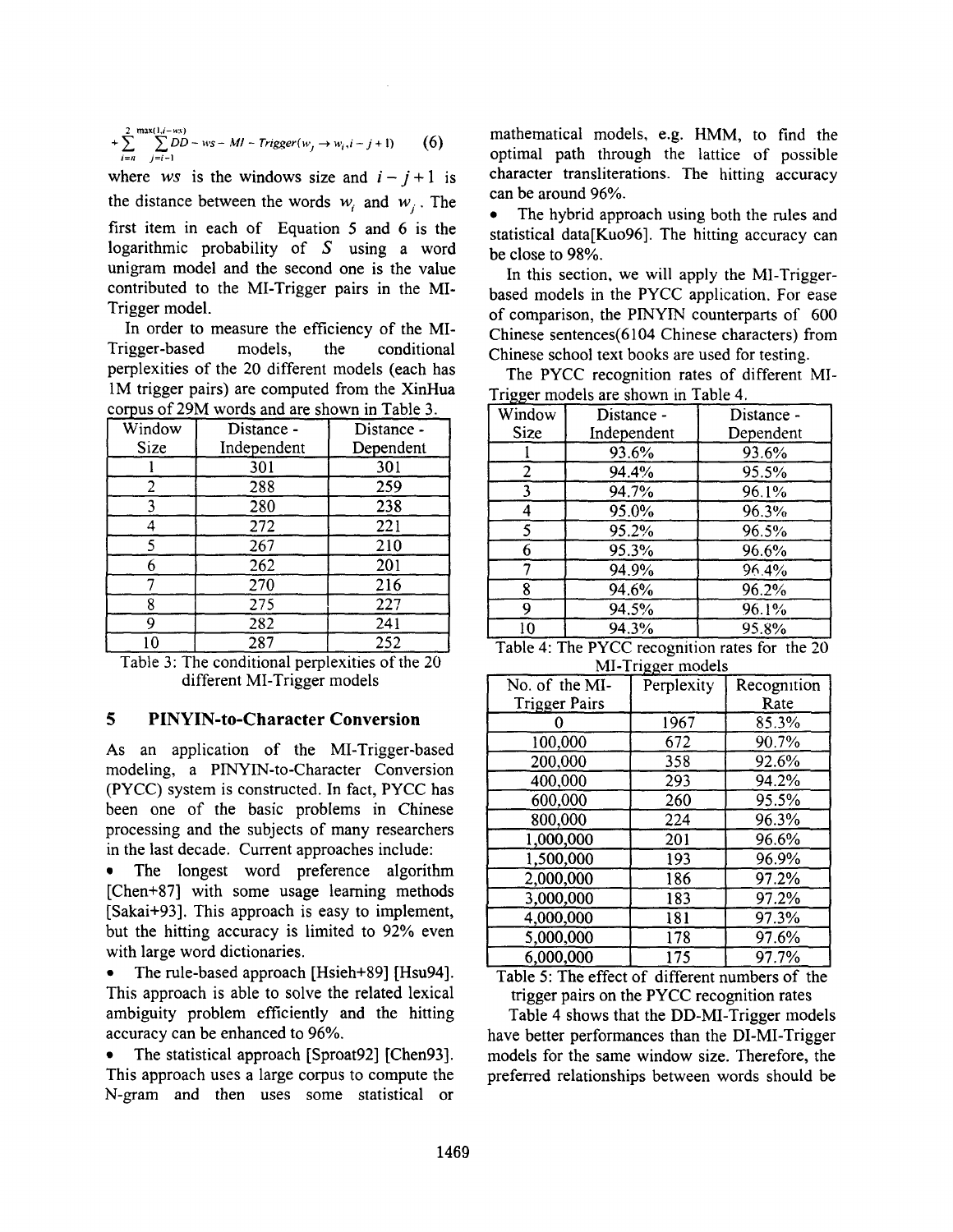modeled in a DD way. It is also found that the PYCC recongition rate can reach up to 96.6%.

As it was stated above, all the MI-Trigger models only include the best 1M trigger pairs. One may ask: what is a reasonable number of the trigger pairs that an MI-Trigger model should include? Here, we will examine the effect of different numbers of the trigger pairs in an MI-Trigger model on the PINYIN-to-Character conversion rates. We use the DD-6-MI-Trigger model and the result is shown in Table 5.

We can see from Table 5 that the recognition rate rises quickly from 90.7% to 96.3% as the number of MI-Trigger pairs increases from 100,000 to 800,000 and then it rises slowly from 96.6% to 97.7% as the number of MI-Triggers increases from 1,000,000 to 6,000,000. Therefore, the best 800,000 trigger pairs should at least be included in the DD-6-MI-Trigger model.

| Model                       | Word<br>Unigra<br>m | Word<br>Bigram                          | $DD-6-MI-$<br>Trigger                                   |
|-----------------------------|---------------------|-----------------------------------------|---------------------------------------------------------|
| Parameter<br><b>Numbers</b> | 28,000              | $28,000^2$<br>$\approx 7.8 \times 10^8$ | $5 \times 10^{6} + 28,000$<br>$\approx 5.0 \times 10^6$ |
| Perplexity                  | 1967                | 230                                     | 178                                                     |

Table 6: Comparison of word umgram, bigram and MI-Trigger model

In order to evaluate the efficiency of MI-Trigger-based language modeling, we compare it with word unigram and bigram models. Both word unigram and word bigram models are trained on the XinHua corpus of 29M words. The result is shown in Table 6. Here the DD-6-MI-Trigger model with 5M trigger pairs is used.

Table 6 shows that

• The MI-Trigger model is superior to word unigram and bigram models. The conditional perplexity of the DD-6-MI-Trigger model is less than that of word bigram model and much less than the word unigram model.

The parameter number of the MI-Trigger model is much less than that of word bigram model.

One of the most powerful abilities of a person is to properly combine different knowledge. This also applies to PYCC. The word bigram model and the MI-Trigger model are merged by linear interpolation as follows:

 $log P_{MERGED}(S) = (1-a) \cdot log P_{Bieram}(S)$  $+a \cdot \log P_{Mt-Trigger}(S)$  (7)

where  $S = w_1^n = w_1 w_2 \cdots w_n$  and *a* is the weight of the word bigram model. Here the DD-6-MI-Trigger model with 5M trigger pairs is applied. The result is shown in Table 7.

Table 7 shows that the recognition rate reaches up to 98.7% when the N-gram weight is 0.3 and the MI-Trigger weight is 0.7.

| MI-Trigger Weight | <b>Recognition Rate</b> |
|-------------------|-------------------------|
| 0.0               | 96.2%                   |
| 0.1               | 96.5%                   |
| 0.2               | 97.3%                   |
| 0.3               | 97.7%                   |
| 0.4               | 98.2%                   |
| 0.5               | 98.3%                   |
| 0.6               | 98.6%                   |
| 0.7               | 98.7%                   |
| 0.8               | 98.5%                   |
| 0.9               | 98.2%                   |
| 1.0               | 97.6%                   |
|                   |                         |

Table 7: The PYCC recognition rates of word bigram and MI-Trigger merging

Through the experiments, it has been proven that the merged model has better results over both word bigram and Ml-Trigger models. Compared to the pure word bigram model, the merged model also captures the long-distance dependency of word pairs using the concept of mutual information. Compared to the MI-trigger model which only captures highly correlated word pairs, the merged model also captures poorly correlated word pairs within a short distance by using the word bigram model.

# **Conclusion**

This paper proposes a new MI-Trigger-based modeling approach to capture the preferred relationships between words by using the concept of trigger pair. Both the distance-independent(DI) and distance-dependent(DD) MI-Trigger-based models are constructed within a window. It is found that

The long-distance dependency is useful to language disambiguation and should be modeled properly in natural language processing.